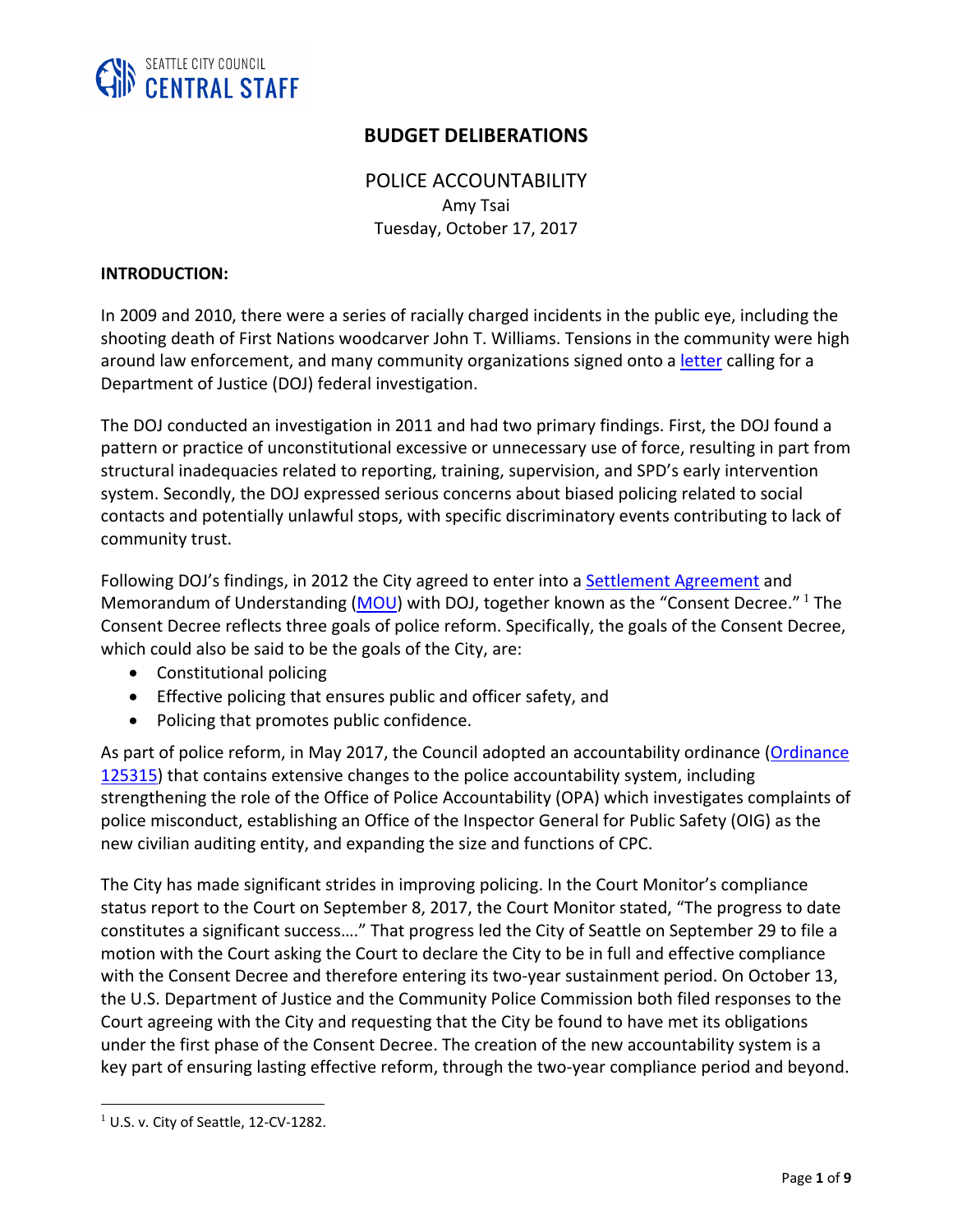# OFFICE OF THE COMMUNITY POLICE COMMISSION

#### **Budget Summary**

|                              | 2017<br>Adopted | 2018<br><b>Endorsed</b> | 2018<br>Proposed | % Change<br>2018 Endorsed<br>to Proposed |
|------------------------------|-----------------|-------------------------|------------------|------------------------------------------|
| <b>Appropriations by BCL</b> |                 |                         |                  |                                          |
| Office of the CPC            | \$878,557       | \$893,532               | \$1,048,184      | 17.3%                                    |
| <b>Total Expenditures</b>    | \$878,557       | \$893,532               | \$1,048,184      | 17.3%                                    |
| <b>Total FTEs</b>            | 4.0             | 4.0                     | 6.0              | 50.0%                                    |
| <b>Revenues</b>              |                 |                         |                  |                                          |
| General Subfund              | \$878,557       | \$893,532               | \$1,048,184      | 17.3%                                    |
| <b>Total Revenues</b>        | \$878,557       | \$893,532               | \$1,048,184      | 17.3%                                    |

*Interactive Budget Link:* <http://www.seattle.gov/city-budget/2018-proposed-budget/community-police-commission>

#### **BACKGROUND:**

The Office of the Community Police Commission provides administrative and policy staff support to the Community Police Commission (CPC). The Community Police Commission originated under the Consent Decree in 2012. CPC is the community outreach voice of the system, conducting community engagement on police oversight matters and applying a community lens to review of SPD policies.

Under the accountability ordinance, the number of Commissioners is increased from 15 to 21 members. Some of the primary duties of CPC under the accountability ordinance include the following:

- Help to ensure that the purposes, duties, and responsibilities of all entities under the accountability ordinance have been met, and in doing so, engaging in regular collaborative conversations with SPD and the other accountability entities;
- Review the accountability system, police services, and SPD policies and practices of significance to the public, and provide input on these matters to SPD, OPA, OIG, Mayor, Council and City Attorney;
- Make recommendations for changes in policies and practices, collective bargaining agreements, City ordinances, and state laws, in order to support systemic improvements and further community trust;
- Conduct community outreach to obtain the perspectives of community members and SPD employees on police-community relations, SPD policies and practices, and the police accountability system;
- Maintain connections with disenfranchised communities and community groups with assigned CPC Commissioner representation across each of the City's seven legislative districts;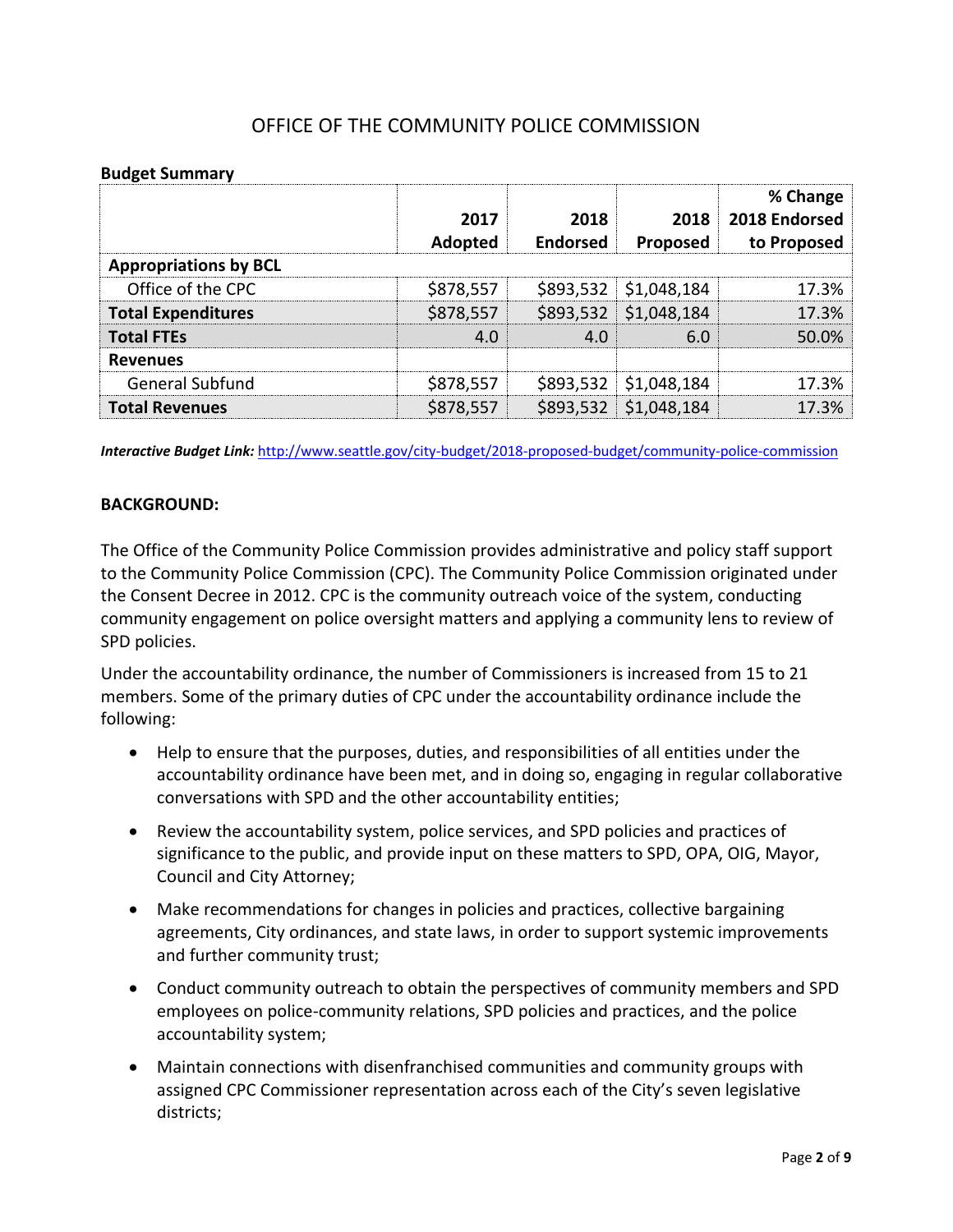- Provide SPD, OPA and OIG with community feedback relevant to their operations;
- Provide technical assistance on community matters to OPA and OIG;
- Identify and advocate for reforms to state laws that will enhance public trust and confidence in policing and the criminal justice system;
- Provide input into selection processes for the OPA Director and Inspector General;
- Monitor and systematically track implementation of recommendations made by OIG, OPA, and CPC;
- Annual review OIG's work plan and recommend areas of investigation and evaluation that are needed to support public confidence in SPD;
- Review closed OPA investigations for opportunities for systemic improvements;
- Review and comment on the OPA procedures manual;
- Assisting SPD in various matters such as development and delivery of in-service training related to the accountability system;
- Issue joint reports with OIG on SPD's effectiveness in hiring a diverse workforce;
- Continue to act as a stakeholder in the Consent Decree process and fulfill duties under the consent decree such as community engagement and SPD policy review;
- Hold monthly open meetings and an annual meeting; and
- Produce an annual report.

### **Proposed Budget**

At the time that the accountability ordinance was passed, there were no changes made to CPC's budget, recognizing that there would be a fall budget process. In September, the Mayor transmitted a proposed budget that increased funding for CPC by \$154,652 to slightly over \$1M and adding 2.0 FTE to bring the total staffing to 6.0 FTE.

The proposed two position adds include a policy analyst and a community engagement manager. The proposed budget assumes that CPC would use approximately \$167,000 of its consulting budget to help defray the costs of adding the two positions, as shown in the table below. This reduction is close to the amount of consulting money unspent by CPC in 2016. Converting consulting work to in-house positions adds stability to CPC's organizational structure and spending.

The four existing CPC staff include the following:

- Executive Director
- Policy and Program Advisor
- Community Engagement and Communications Specialist
- Administrative Staff Assistant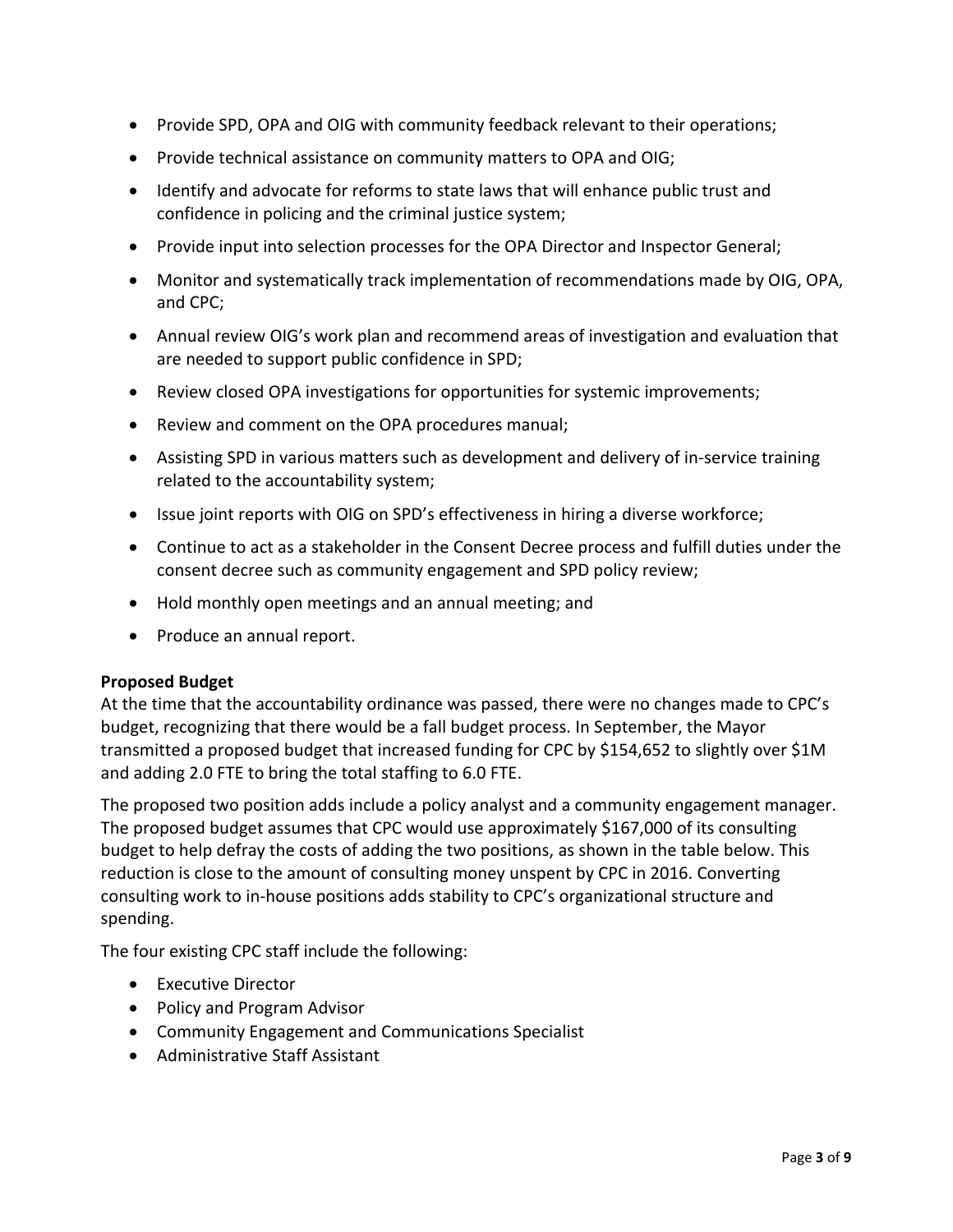#### *Table 1: CPC Budget Breakout*

|                                          | 2017 Adopted | 2018 Endorsed | 2018 Proposed | Change       |
|------------------------------------------|--------------|---------------|---------------|--------------|
| <b>Personnel costs</b>                   | \$492,000    | \$507,000     | \$775,000     | \$268,000    |
| Other operating costs (incl. consulting) | \$387,000    | \$387,000     | \$273,000     | ( \$114,000) |
| <b>Total</b>                             | \$879,000    | \$894,000     | \$1,048,000   | \$154,000    |
| <b>FTE</b>                               | 4.0          | 4.0           | 6.0           | 2.0          |

### **BUDGET ACTIONS PROPOSED BY COUNCILMEMBERS AS OF 10/09/17:**

# **1. CPC Budget Increase (CM González)**

This proposal would increase the 2018 Proposed Budget for CPC by 3.5 FTE (including funding for those positions in an amount to be determined), and up to \$175,000 for contracting work and Commissioner stipends. The purpose of this increase is to reflect the impacts on scope of work for the Community Police Commission from the new police accountability system set forth in [Ordinance 125315.](https://seattle.legistar.com/LegislationDetail.aspx?ID=3041612&GUID=189886AB-6C46-438A-AB56-DA45AE4FCD7B&Options=Advanced&Search=)

### **2. CPC Surveillance Community Engagement (CM Herbold)**

This proposal would provide additional staffing to the Community Police Commission for conducting community outreach for implementation of the surveillance ordinance in the Seattle Police Department (SPD), and potentially serving as a similar resource for other departments as well, with a focus on but not necessarily limited to criminal justice-related departments. The surveillance ordinance [\(Ordinance 125376\)](https://seattle.legistar.com/LegislationDetail.aspx?ID=2981172&GUID=0B2FEFC0-822F-4907-9409-E318537E5330&Options=Advanced&Search=) was adopted by the Council in July 2017 and requires that departments seeking Council approval to acquire surveillance technology must first conduct community engagement. The 2018 Proposed Budget for SPD contains support for implementation of the surveillance ordinance, including \$252,091 to fund one administrative staff analyst (1.0 FTE) and a term-limited senior management systems analyst.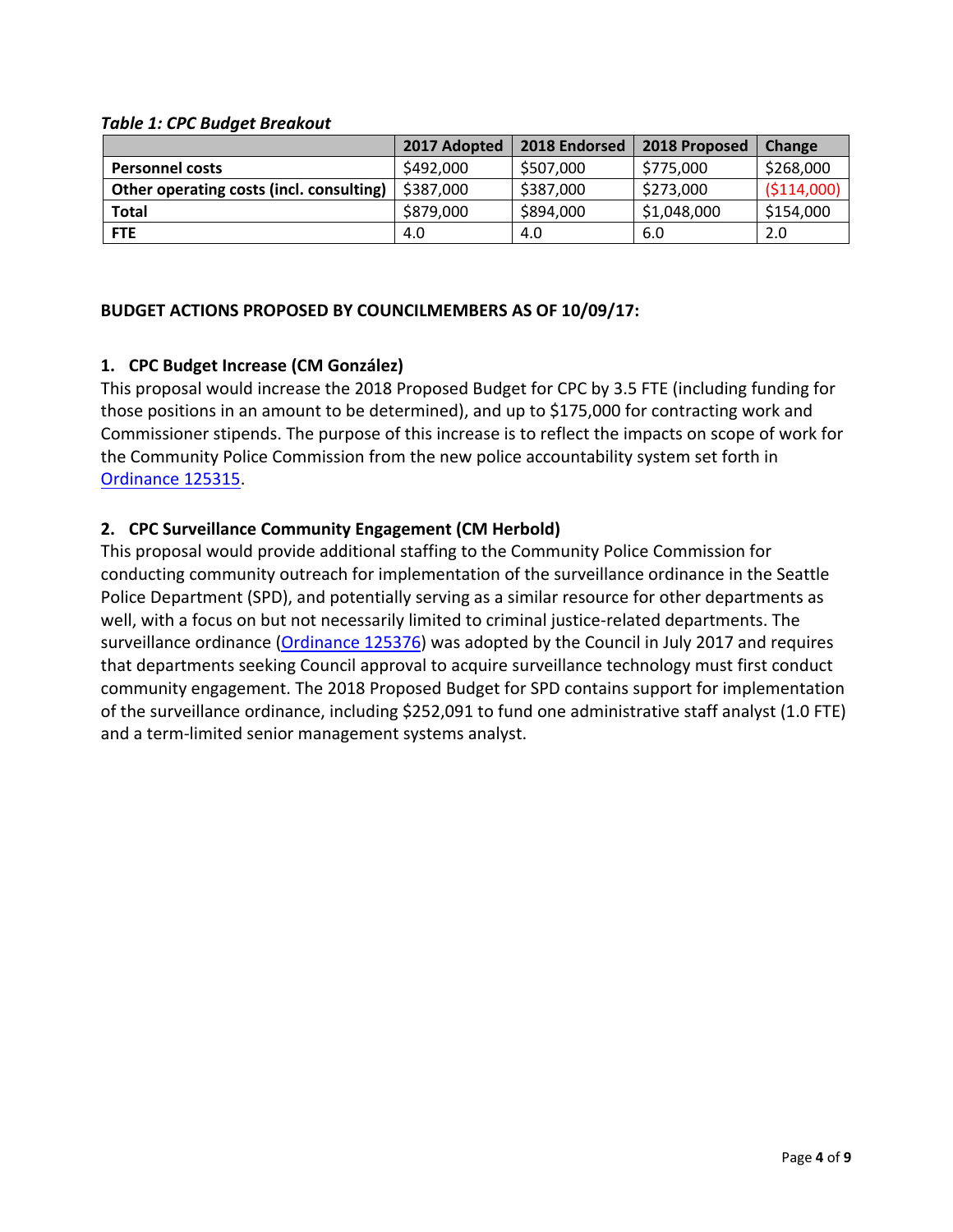# OFFICE OF THE INSPECTOR GENERAL FOR PUBLIC SAFETY

#### **Budget Summary**

|                                 | 2017<br>Adopted | 2018<br><b>Endorsed</b> | 2018<br>Proposed | % Change<br>2018 Endorsed<br>to Proposed |
|---------------------------------|-----------------|-------------------------|------------------|------------------------------------------|
| <b>Appropriations by BCL</b>    |                 |                         |                  |                                          |
| Office of the Inspector General | n/a             | n/a                     | \$1,454,802      | n/a                                      |
| <b>Total Expenditures</b>       | n/a             | n/a                     | \$1,454,802      | n/a                                      |
| <b>Total FTEs</b>               | n/a             | n/a                     | 4.0              | n/a                                      |
| <b>Revenues</b>                 |                 |                         |                  |                                          |
| General Subfund                 | n/a             | n/a                     | \$1,454,802      | n/a                                      |
| <b>Total Revenues</b>           | n/a             | n/a                     | \$1,454,802      | n/a                                      |

*Interactive Budget Link:* [http://www.seattle.gov/city-budget/2018-proposed-budget/office-of-inspector-general-for](http://www.seattle.gov/city-budget/2018-proposed-budget/office-of-inspector-general-for-public-safety)[public-safety](http://www.seattle.gov/city-budget/2018-proposed-budget/office-of-inspector-general-for-public-safety)

#### **BACKGROUND:**

The 2018 Proposed Budget for the Office of Inspector General for Public Safety (OIG) includes a base budget of \$1,028,802 and 4.0 FTE that were established in May 2017 via a supplemental ordinance [\(Ordinance 125314\)](https://seattle.legistar.com/LegislationDetail.aspx?ID=2953600&GUID=F8791AED-EAE5-44DD-AF92-B5A19550DD24&Options=Advanced&Search=) adopted by the Council at the same time as the accountability ordinance [\(Ordinance 125315\)](https://seattle.legistar.com/LegislationDetail.aspx?ID=3041612&GUID=189886AB-6C46-438A-AB56-DA45AE4FCD7B&Options=Advanced&Search=). The base budget supports the creation of the new office, including funding for operating expenses and funding and position authority for 4.0 FTE. The operating expenses includes \$100,000 for consulting expenses plus other office costs. The funded positions include the Inspector General, a Deputy Inspector General, an analyst, and an administrative assistant.

The 2018 Proposed Budget proposes to increase OIG funding by an additional \$426,000, which represents partial-year funding (3/4 year) for an additional four positions. The expectation of the proposal is that the position authority for those four positions would be sought in 2018 after the Inspector General is hired and has an opportunity to assess what types of positions would be needed.

Thus, while the 2018 Proposed Budget for OIG is \$1.4M and 4.0 FTE, the funding contains an assumption that in 2019, the starting assumptions for developing the 2019 Proposed Budget would be about \$1.6M in annualized costs (not including inflation) and 8.0 FTE.

Some of the primary duties of the new OIG as set forth in the accountability ordinance include the following:

• Help to ensure that the purposes, duties, and responsibilities of all entities under the accountability ordinance have been met, and in doing so, engage in regular collaborative conversations with SPD and the other accountability entities;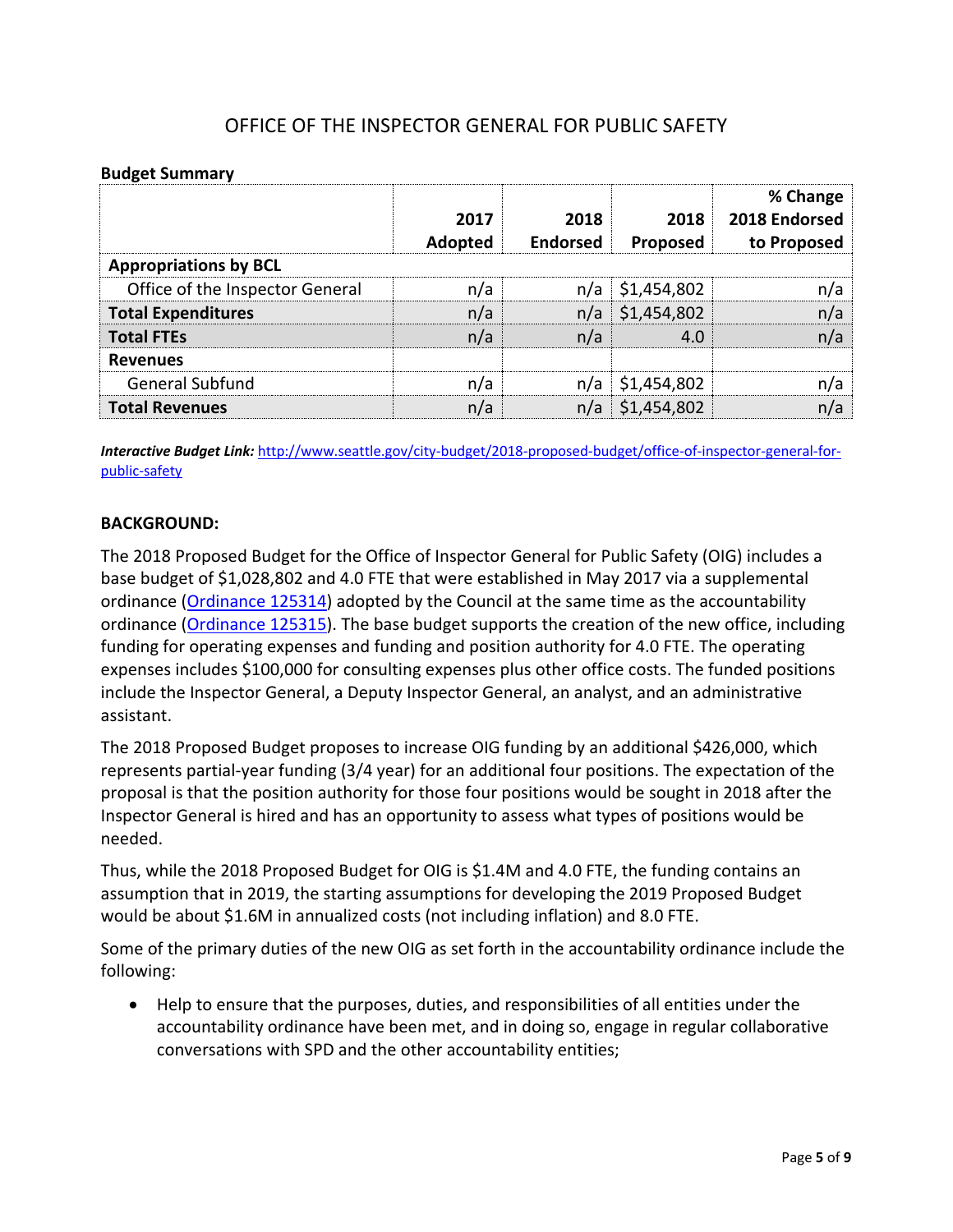- Conduct auditing and risk management reviews of any aspect of public safety, in order to evaluate delivery of constitutional, professional, and effective police services, including authority to audit or review non-SPD departments on these matters;
- Review office-involved shootings, in-custody deaths, and other cases of significant public concern;
- Review OPA's handling of complaints and investigations, including review of cases not investigated by OPA;
- Make recommendations for changes in policies and practices, collective bargaining agreements, City ordinances, and state laws in order to support systemic improvements and further community trust;
- Track success of implementation of previous OIG recommendations;
- Analyze patterns or trends of disproportionality or other concerns over time, including from review of inquests, claims, and lawsuits alleging SPD misconduct;
- Review successful practices in other jurisdictions, including for practices regarding sworn versus civilian misconduct investigators;
- Maintain a hotline for public comments and concerns;
- Conduct community outreach to obtain a community perspective as well as to inform the public about OIG responsibilities;
- Provide technical assistance to CPC on OIG matters;
- Assist SPD in various matters such as development and delivery of in-service training related to the accountability system;
- Collaborate with SPD and other accountability entities to strengthen the involvement of supervisors in the accountability system;
- Perform the duties of the police intelligence auditor to review SPD handling of certain types of information that raise potential issues of privacy or civil liberties; and
- Set an annual work plan and generate an annual report.

Also consistent with its authority and scope of duties under the accountability ordinance, the Inspector General has the authority to conduct annual audits of SPD for compliance with the City's new surveillance ordinance [\(Ordinance 125376\)](https://seattle.legistar.com/LegislationDetail.aspx?ID=2981172&GUID=0B2FEFC0-822F-4907-9409-E318537E5330&Options=Advanced&Search=).

# **ISSUE IDENTIFICATION:**

### **Technical BCL name correction**

A technical correction is proposed to delete the word "the" in the BCL name for the Office of (the) Inspector General for Public Safety.

### **Option:**

A. Direct staff to prepare a green sheet with the correction.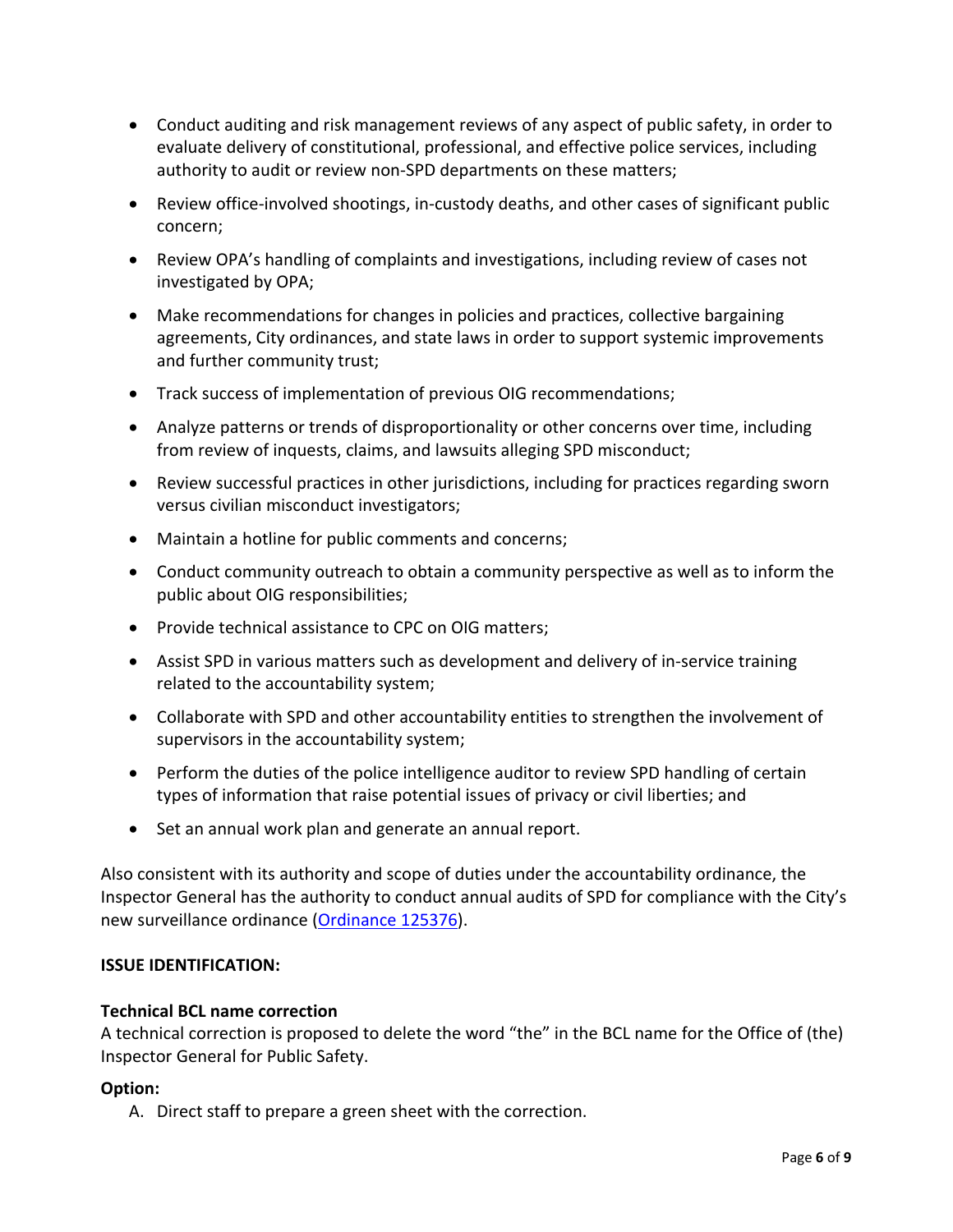# **BUDGET ACTIONS PROPOSED BY COUNCILMEMBERS AS OF 10/09/17:**

### **1. OIG Budget Increase (CM González)**

This proposal would increase the 2018 Proposed Budget for OIG by 1.5 FTE (including funding for the FTE increase in an amount to be determined), and up to \$175,000 in funding for contracting work to assist with execution of OIG's 2018 work plan. The increase reflects the importance of a new Office achieving successful outcomes in its first year of implementation under the City's landmark accountability ordinance [\(Ordinance 125315\)](https://seattle.legistar.com/LegislationDetail.aspx?ID=3041612&GUID=189886AB-6C46-438A-AB56-DA45AE4FCD7B&Options=Advanced&Search=).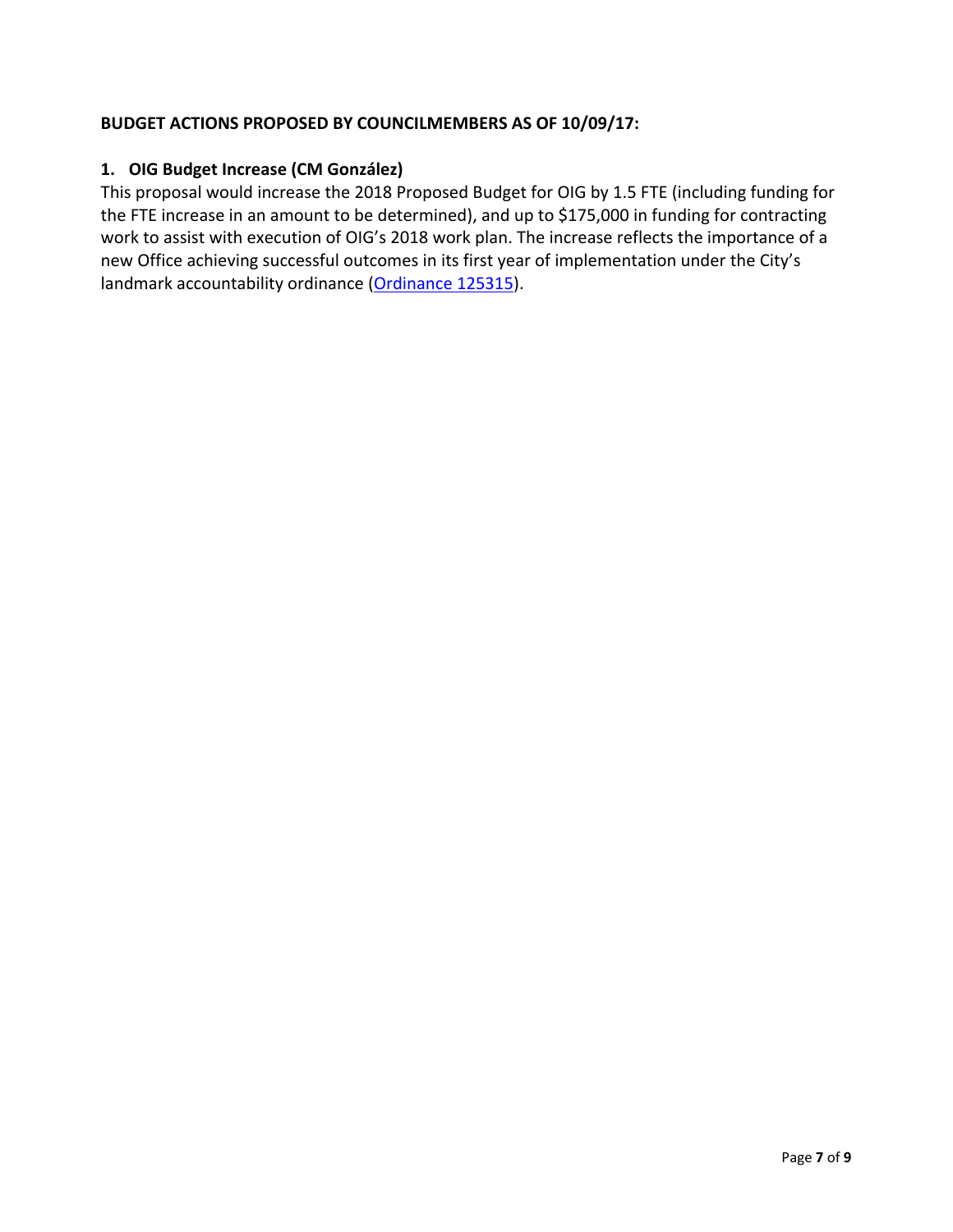# OFFICE OF POLICE ACCOUNTABILITY (SPD Budget)

#### **Budget Summary**

|                                        | 2017<br>Adopted | 2018<br><b>Endorsed</b> | 2018<br>Proposed | % Change<br>2018 Endorsed<br>to Proposed |  |
|----------------------------------------|-----------------|-------------------------|------------------|------------------------------------------|--|
| <b>Appropriations by BCL</b>           |                 |                         |                  |                                          |  |
| <b>Office of Police Accountability</b> | \$3,139,466     | \$3,183,066             | \$3,599,865      | 13.1%                                    |  |
| <b>Total Expenditures</b>              | \$3,139,466     | \$3,183,066             | \$3,599,865      | 13.1%                                    |  |
| <b>Total FTEs</b>                      | 18.0            | 18.0                    | 21.0             | 16.7%                                    |  |
| <b>Revenues</b>                        |                 |                         |                  |                                          |  |
| General Subfund                        | \$3,139,466     | \$3,183,066             | \$3,599,865      | 13.1%                                    |  |
| <b>Total Revenues</b>                  | \$3,139,466     | \$3,183,066             | \$3,599,865      | 13.1%                                    |  |

*Interactive Budget Link: <http://www.seattle.gov/city-budget/2018-proposed-budget/police>*

#### **BACKGROUND:**

Under the accountability ordinance, the Office of Police Accountability remains organizationally within SPD in order to ensure complete access to SPD data and records, but it is physically housed outside of SPD facilities and is otherwise operationally independent. Investigations are presently conducted by sworn personnel, but the accountability ordinance directs the migration of supervisors from sworn to civilian, and for investigative staff to be all civilian or a mix of civilian and sworn over time.

The 2018 Proposed Budget for OPA adds \$351,575 and 3.0 FTE for three civilian complaint navigators to assist complainants with filing complaints in a manner that is responsive to community needs and concerns. The proposed budget also adds \$55,000 to fund a civilian mediator as a pilot program.

Some of the primary duties of OPA as set forth in the accountability ordinance include the following:

- Initiate, receive, refer, classify, investigate, and appropriately resolve all complaints of police misconduct;
- Make recommendations for changes in policies and practices, collective bargaining agreements, City ordinances, and state laws in order to support systemic improvements and further community trust;
- Oversee and strengthen the effectiveness of OPA investigations, supervisor referrals, mediation, and other alternative resolution processes;
- Maintain and annually update the OPA policies and procedures manual;